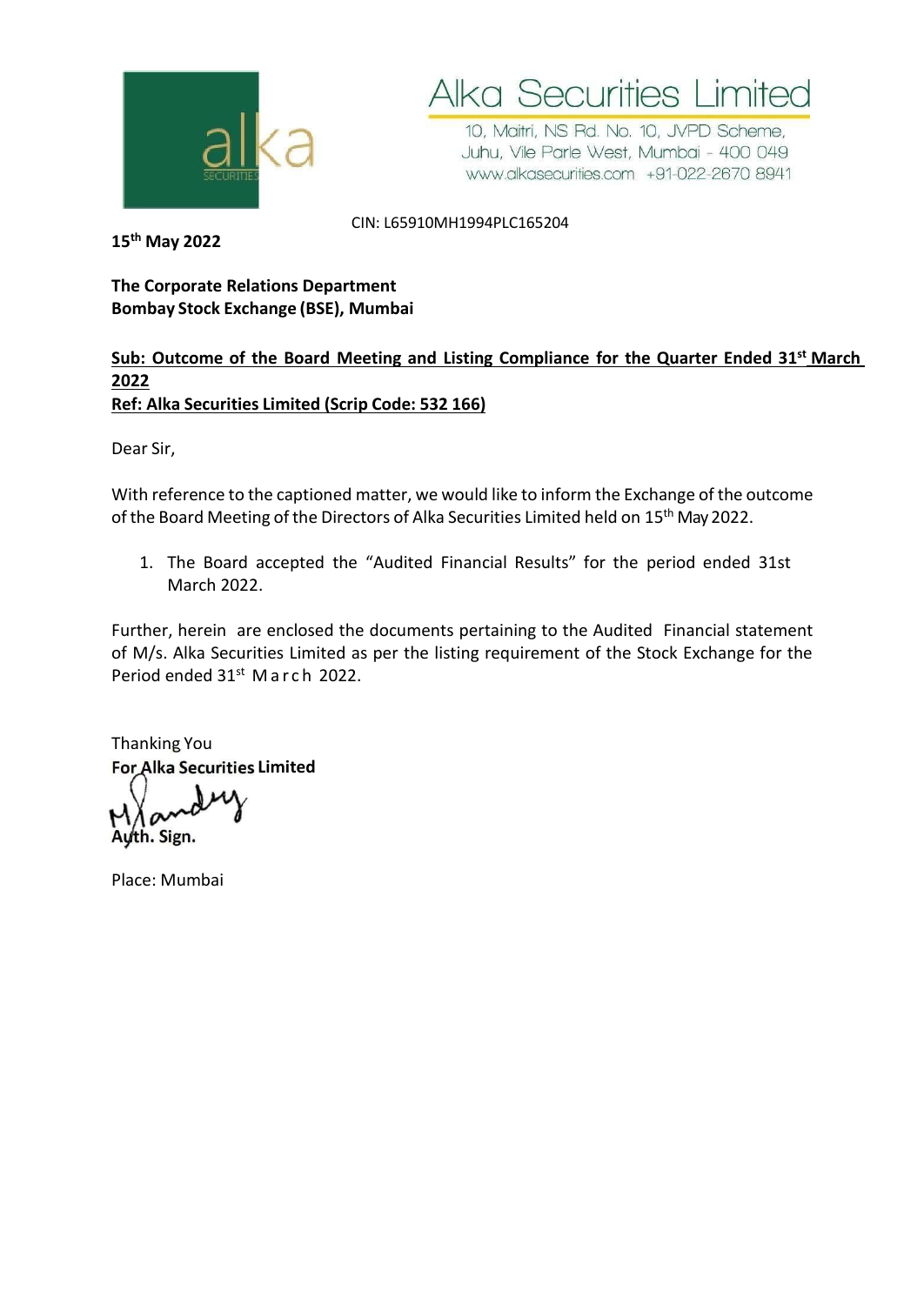



10, Maitri, NS Rd. No. 10, JVPD Scheme, Juhu, Vile Parle West, Mumbai - 400 049 www.alkasecurities.com +91-022-2670 8941

### CIN: L65910MH1994PLC165204

# ALKA SECURITIES LIMITED CIN: L65910MH1994PLC165204

### **Part 1: Statement of Audited Financials Statement for the Quarter and year ended 31.03.2022**

| Sr no        | <b>Particulars</b>                                                   |                | <b>Quarter Ended</b> |                  |  |
|--------------|----------------------------------------------------------------------|----------------|----------------------|------------------|--|
|              |                                                                      | 31-03-2021     | 31-12-2021           | 31-03-2021       |  |
|              |                                                                      | <b>Audited</b> | <b>Unaudited</b>     | <b>Unaudited</b> |  |
| $\mathbf{I}$ | Revenue from Operations                                              | 0.95           | 3.90                 | 43.67            |  |
| $\mathbf{I}$ | Other Income                                                         | 9.23           | 10.29                | 10.63            |  |
| III          | Total Revenue(I+II)                                                  | 10.18          | 14.19                | 54.30            |  |
| IV           | Expenses:                                                            |                |                      |                  |  |
| a)           | <b>Cost of Materails Consumed</b>                                    |                |                      |                  |  |
| b)           | Purchase of Stock in trade                                           |                |                      |                  |  |
| c)           | Change in Stock in trade (Closing Stock)                             | 5.99           | 3.70                 |                  |  |
| d)           | <b>Employees Benefit Expenses and salaries</b>                       |                | 8.50                 | 27.58            |  |
| e)           | Finance cost                                                         |                |                      |                  |  |
| f)           | Depriciation and Amortization Expenses                               | 1.41           | 0.55                 | 2.54             |  |
| g)           | <b>Other Expenses</b>                                                | 0.46           | 0.16                 | 2.51             |  |
| h)           | Rent & Service Charge                                                | 0.30           | 0.30                 |                  |  |
| i)           | <b>Communication Charge</b>                                          |                |                      |                  |  |
| j)           | Professional and Legal Expenses                                      | 0.40           |                      |                  |  |
| k)           | <b>Stock Exchange Expenses</b>                                       |                | 0.23                 | 3.225            |  |
|              | <b>Total Expenses</b>                                                | 8.56           | 13.42                | 35.85            |  |
|              |                                                                      |                |                      |                  |  |
| V            | Profit Before Exceptional and Extraordinary Item and tax(III-<br>IV) | 1.62           | 0.77                 | 18.45            |  |
| VI           | <b>Exceptional Items</b>                                             |                |                      |                  |  |
| VII          | Profit before Extraordinary Items and Tax(V-VI)                      | 1.62           | 0.77                 | 18.45            |  |
| VIII         | <b>Extraordinary Items</b>                                           |                |                      |                  |  |
| IX           | Profit Before Tax (VII-VIII)                                         | 1.62           | 0.77                 | 18.45            |  |
| X            | <b>Tax Expenses</b>                                                  |                |                      |                  |  |
|              | <b>Current Tax</b>                                                   |                |                      |                  |  |
|              | Deferred Tax Charge/Credit                                           |                |                      |                  |  |
| XI           | Profit/(Loss) for the period/Year (IX-X)                             | 1.62           | 0.77                 | 18.45            |  |
| XII          | Paid-Up Equity Share Captial (Face value of Rs 1/- Each)             | 959.40         | 959.4                | 959.4            |  |
| XIII         | Other Comprehensive Income / (Loss)                                  |                |                      |                  |  |
| (i)          | Items that will not be reclassified to Profit or Loss Statement      |                |                      |                  |  |
|              | Income Tax relating to items that will not be reclassified to P      |                |                      |                  |  |
| (ii)         | & L                                                                  |                |                      |                  |  |
| (iii)        | Items that will be reclassified to Profit or Loss Statement          |                |                      |                  |  |
| (iv)         | Income Tax relating to items that will be reclassified to P&L        |                |                      |                  |  |
| (v)          | Total Comprehensive Income for the Period                            |                |                      |                  |  |
| (vi)         | Earnings Per Share (EPS)                                             |                |                      |                  |  |
| (vii)        | a) Basic & Diluted EPS before exceptional items                      | 0              | 0                    | 0                |  |
| (viii)       | b) Basic & Diluted EPS after exceptional items                       | 0              | $\Omega$             | $\Omega$         |  |
|              |                                                                      |                |                      |                  |  |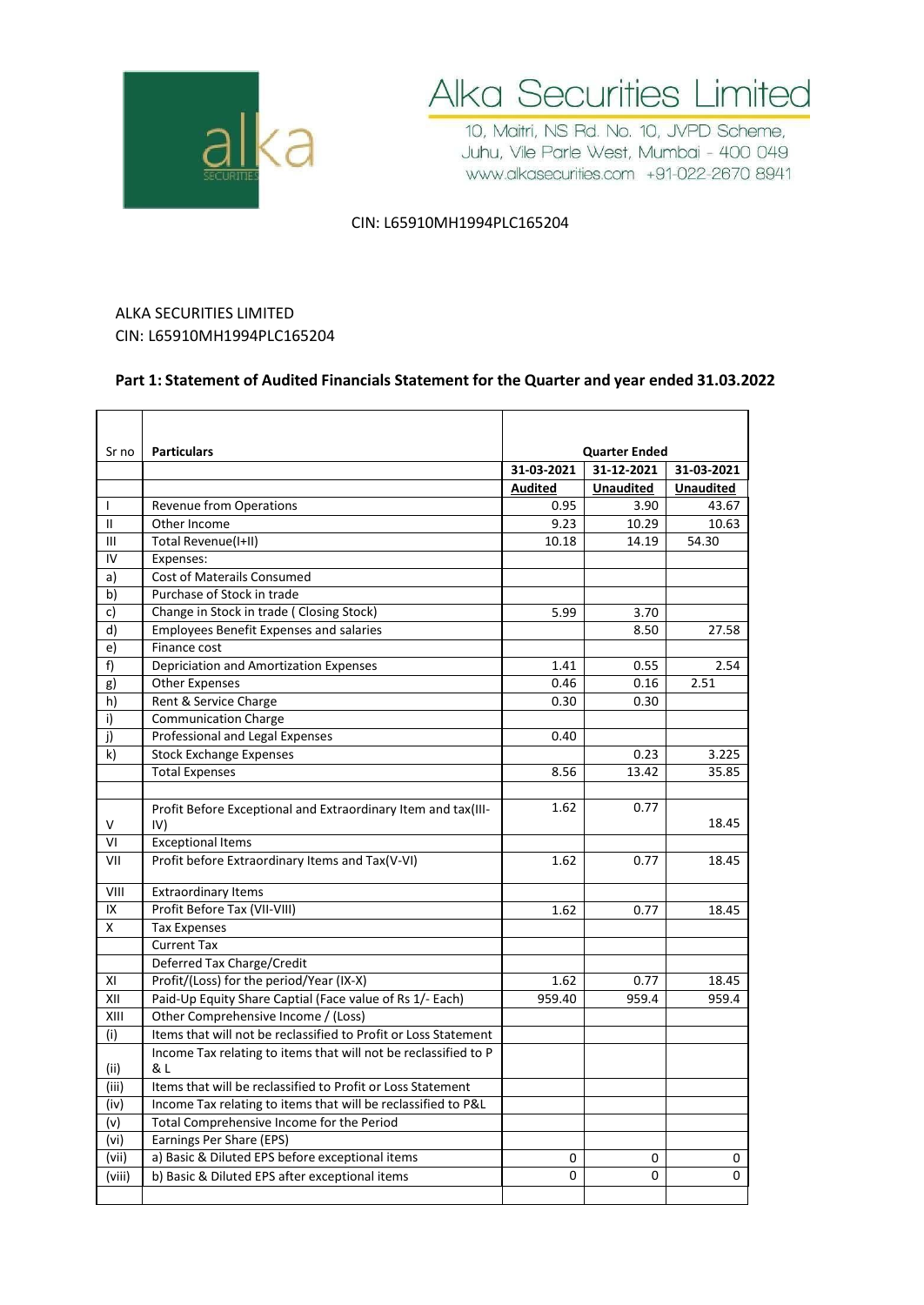



10, Maitri, NS Rd. No. 10, JVPD Scheme, Juhu, Vile Parle West, Mumbai - 400 049 www.alkasecurities.com +91-022-2670 8941

### CIN: L65910MH1994PLC165204

| <b>Notes</b>                                                                                                                                                                                                                                                                                                                                                                   |
|--------------------------------------------------------------------------------------------------------------------------------------------------------------------------------------------------------------------------------------------------------------------------------------------------------------------------------------------------------------------------------|
| The aforesaid financial results were reviewed by the Audit Committee and were approved by the Board of<br>Directors at its meeting held on 15 <sup>th</sup> May 2022.                                                                                                                                                                                                          |
| The Auditors have issued a Limited Review for the same aforesaid financial results for the quarter ended<br>31st March 2022 and the report was placed before the Board and the same was noted                                                                                                                                                                                  |
| This Statement has been prepared in accordance with the Companies (Indian Accounting Standards) Rules,<br>2015 (IND AS) prescribed under section 133 of the Company Act, 2013 and other recognized accounting<br>practices and policies to the extent applicable. Beginning 1St April 2017, Company has for the first time<br>adopted IND AS with a transition 1st April 2016. |
| The format for unaudited quarterly results as prescribed in SEBI's Circular CIR/CFD/CMD/15/2015 dated<br>November 30, 2015, has been modified to the extent required to comply with requirements of SEBI's circular<br>Dated July 2015, IND AS, and Schedule III of the company Act, 2013 applicable to companies that are<br>required or comply with Ind As.                  |
| The reconciliation of the net profit reported in accordance with Indian GAAP to total comprehensive income<br>in accordance with Ind AS is given in Annexure I.                                                                                                                                                                                                                |
|                                                                                                                                                                                                                                                                                                                                                                                |

| Place Mumbai   |                             |
|----------------|-----------------------------|
| Date 15-MAY-22 |                             |
|                | For Alka Securities Limited |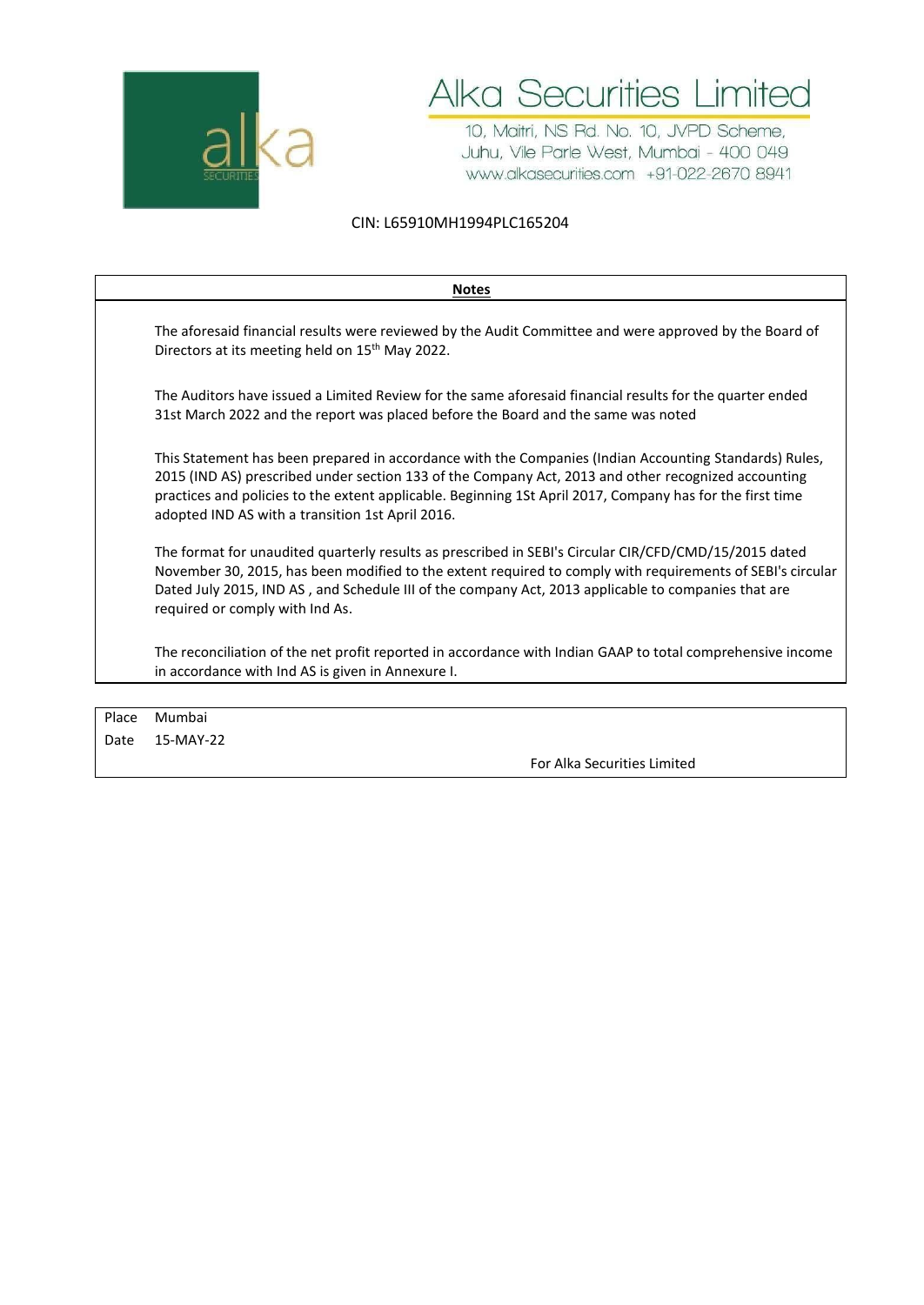



10, Maitri, NS Rd. No. 10, JVPD Scheme, Juhu, Vile Parle West, Mumbai - 400 049 www.alkasecurities.com +91-022-2670 8941

### CIN: L65910MH1994PLC165204

|              |                                                                 |                   |                          | (In Lakhs)        |
|--------------|-----------------------------------------------------------------|-------------------|--------------------------|-------------------|
|              |                                                                 |                   |                          | As per Ind        |
|              | For the Quarter Ended 31th December 2021                        | As per As         | Effect of                | <b>AS</b>         |
| Sr           |                                                                 |                   | transition               |                   |
| no           | <b>Particulars</b>                                              | 31-03-2022        | to Ind As                | 31-03-2022        |
|              |                                                                 | <b>Un-Audited</b> |                          | <b>Un-Audited</b> |
| $\mathbf{I}$ | <b>Revenue from Operations</b>                                  | 0.95              | $\blacksquare$           | 0.95              |
| $\mathbf{I}$ | Other Income                                                    | 9.23              |                          | 9.23              |
| Ш            | <b>Total Revenue(I+II)</b>                                      | 10.18             |                          | 10.18             |
| IV           | Expenses:                                                       |                   |                          |                   |
| a)           | <b>Cost of Materails Consumed</b>                               |                   |                          |                   |
| b)           | Purchase of Stock in trade                                      |                   |                          |                   |
| c)           | Change in Stock in trade (Closing Stock)                        | 0                 | $\qquad \qquad -$        | 0                 |
| d)           | <b>Employees Benefit Expenses and salaries</b>                  | 5.99              |                          | 5.99              |
| e)           | Finance cost                                                    |                   |                          |                   |
| f)           | Depriciation and Amortization Expenses                          | 1.41              | $\overline{\phantom{a}}$ | 1.41              |
| g)           | <b>Other Expenses</b>                                           | 0.46              |                          | 0.46              |
| h)           | Rent & Service Charge                                           | 0.3               |                          | 0.3               |
| $\mathsf{i}$ | <b>Communication Charge</b>                                     |                   | $\overline{\phantom{a}}$ |                   |
| j)           | Professional and Legal Expenses                                 | 0.4               | $\overline{\phantom{a}}$ | 0.4               |
| k)           | <b>Stock Exchange Expenses</b>                                  | 0                 |                          | 0                 |
|              | <b>Total Expenses</b>                                           | 8.56              | $\blacksquare$           | 8.56              |
|              |                                                                 |                   |                          |                   |
|              | Profit Before Exceptional and Extraordinary Item and            |                   |                          |                   |
| V            | tax(III-IV)                                                     | 1.62              | $\overline{\phantom{m}}$ | 1.62              |
| VI           | <b>Exceptional Items</b>                                        |                   |                          |                   |
| VII          | Profit before Extraordinary Items and Tax(V-VI)                 |                   |                          |                   |
| VIII         | <b>Extraordinary Items</b>                                      | 1.62              | $\overline{\phantom{a}}$ | 1.62              |
| IX           | Profit Before Tax (VII-VIII)                                    |                   | $\blacksquare$           |                   |
| X            | <b>Tax Expenses</b>                                             | 1.62              | $\overline{\phantom{a}}$ | 1.62              |
|              | <b>Current Tax</b>                                              |                   | $\overline{\phantom{a}}$ |                   |
|              | Deferred Tax Charge/Credit                                      |                   | $\overline{\phantom{a}}$ |                   |
| XI           | Profit/(Loss) for the period/Year (IX-X)                        |                   |                          |                   |
| XII          | Paid-Up Equity Share Captial (Face value of Rs 1/- Each)        | 1.62              |                          | 1.62              |
| XIII         | Other Comprehensive Income / (Loss)                             | $959.4 -$         |                          | 959.4             |
| (i)          | Items that will not be reclassified to Profit or Loss Statement |                   |                          |                   |
|              | Income Tax relating to items that will not be reclassified to P |                   |                          |                   |
| (ii)         | & L                                                             |                   |                          |                   |
| (iii)        | Items that will be reclassified to Profit or Loss Statement     |                   |                          |                   |
| (iv)         | Income Tax relating to items that will be reclassified to P&L   |                   | $\overline{\phantom{a}}$ |                   |
| (v)          | Total Comprehensive Income for the Period                       |                   | $\overline{\phantom{a}}$ |                   |
| (vi)         | Earnings Per Share (EPS)                                        |                   |                          |                   |
| (vii)        | a) Basic & Diluted EPS before exceptional items                 | 0                 | $\overline{\phantom{a}}$ | 0                 |
| (viii)       | b) Basic & Diluted EPS after exceptional items                  | 0                 |                          | 0                 |

## **Annexure-I Reconciliation of Net Profit/ (Loss) For Standalone Results**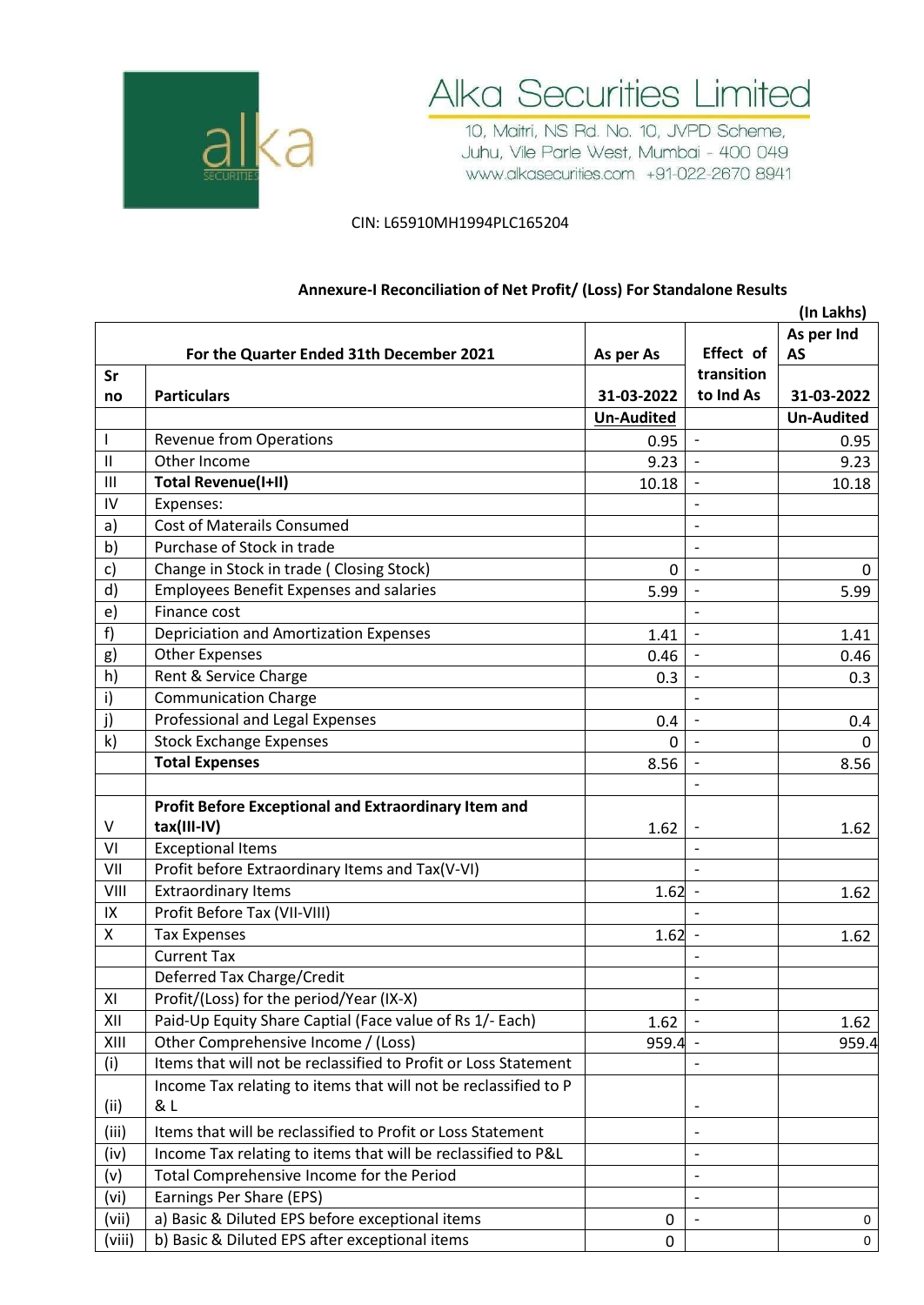**15 th May 2022**

**The Corporate Relations Department Bombay Stock Exchange (BSE), Mumbai**

**Sub: Declaration pursuant to Regulation 52(3) of Securities and Exchange Board ofIndia (Listing Obligations and Disclosure Requirements) Regulations, 2015.**

**Ref: Alka Securities Limited (Scrip Code: 532 166)**

Declaration pursuant to Regulation 52(3) of Securities and Exchange Board of India (Listing Obligations and Disclosure Requirements) Regulations, 2015 read with of Securities and Exchange Board of India (Listing Obligations and Disclosure Requirements) (Amendments) Regulations, 2016 dated May 25, 2016, we hereby state that the Limited Review Report in respect of the Unaudited Financial Results for the year ended March 31, 2022 is with unmodified opinion.

Thanking You **For Alka Securities Limited**

**Authorised Signatory**

Place: Mumbai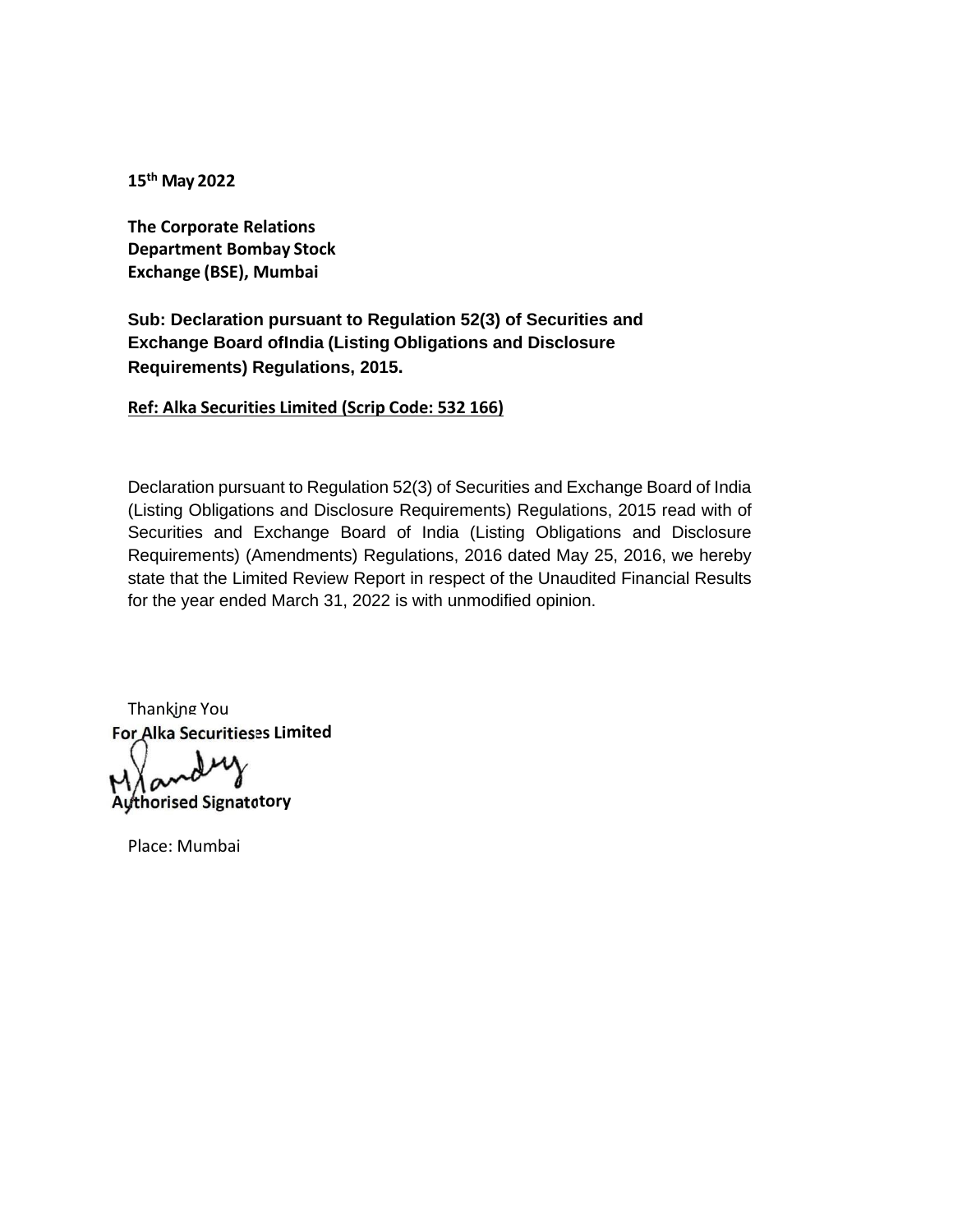## INDEPENDENT AUDITOR'S REPORT The Board of Directors of Alka Securities Limited

1. We have audited the accompanying Statement of Standalone Financial Results of Alka Securities Limited ("the Company") for the year ended March 31,2022 ("the Statement"), being submitted by thecompany pursuant to the requirement of Regulation 52 of the SEBI (Listing Obligations and Disclosure Requirements) Regulations, 2015 read with Circular No. CIR/IMD/DFI/69/2016 dated August10, 2016.

This statement, which is the responsibility of the Company's Management and approved by the Board ofDirectors, has been prepared on the basis of the related Standalone Audited Financial Statement whichhave been prepared in accordance with the Indian Accounting Standards prescribed under Section 133 of the Companies Act, 2013 read with relevant rules issued thereunder ("Ind AS") and other accounting principles accepted in India. Our responsibility is to express an opinion on the Statement based on ouraudit.

2. We conducted our audit in accordance with the Standards on Auditing issued by the Institute of Chartered Accountants of India. Those Standards require that we plan and perform the audit to obtain reasonableassurance about whether the Statement is free from material misstatement.

An audit includes examining, on a test basis, evidence supporting amounts disclosed in the statement. Anaudit also includes evaluating the appropriateness of the accounting policies used and the reasonableness of the significant accounting estimates made by the Management, as well as evaluating the overall presentation of the statement. We believe that the audit evidence obtained by us is sufficient and appropriate to provide a basis for our audit opinion.

- 3. In our opinion and to the best of our information and according to the explanations given to us, the statement
	- (i) Is presented in accordance with the requirements of the Regulation 52 of the SEBI (Listing Obligations and Disclosure Requirements) Regulations, 2015 and SEBI Circular No. CIR/IMD/DFI/69/2016 dated August 10, 2016; and